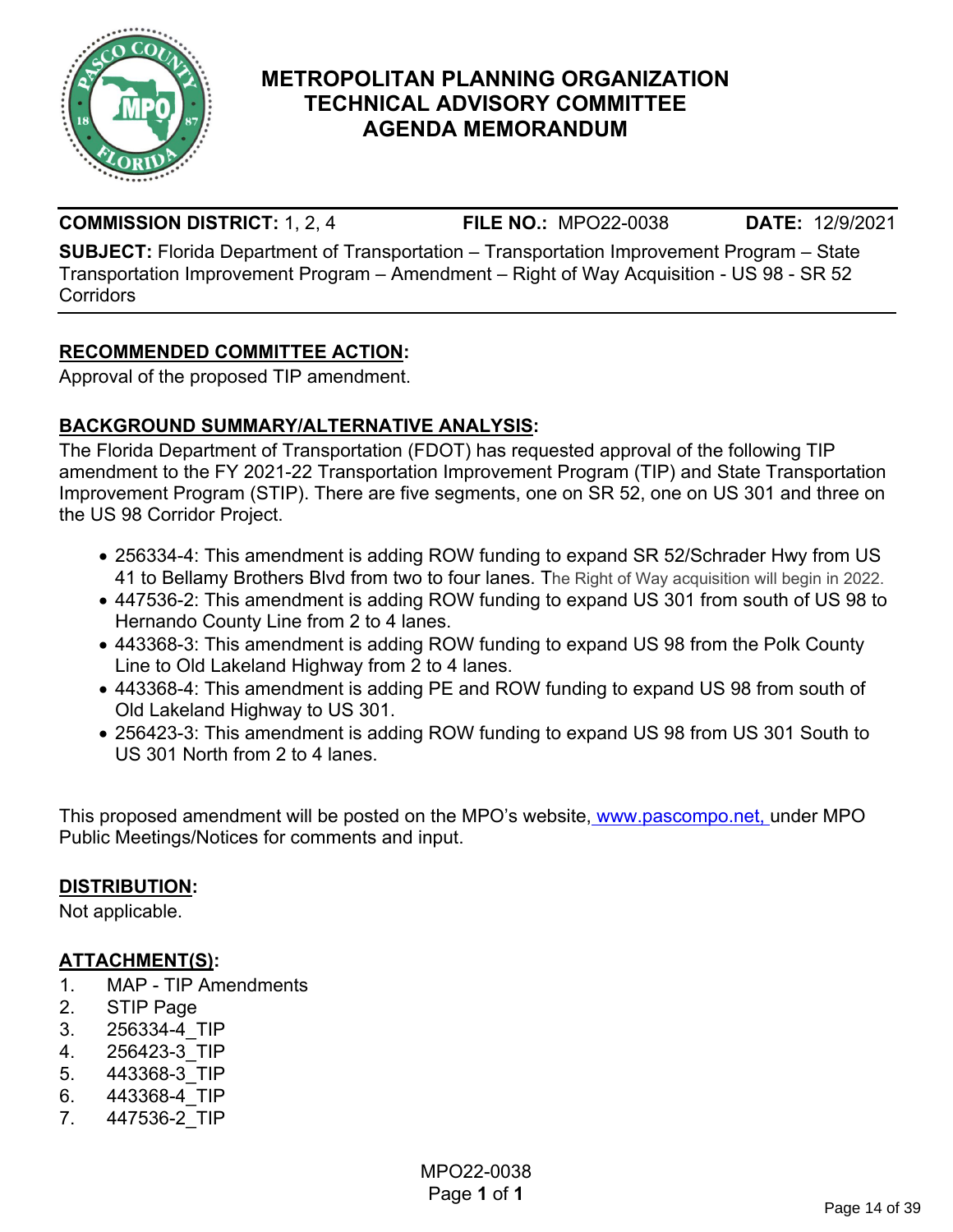

## SR 52 Project from US 41 to Bellamy Brothers Road - ROW

# US 301/US 98 widening project – from Polk County Line to

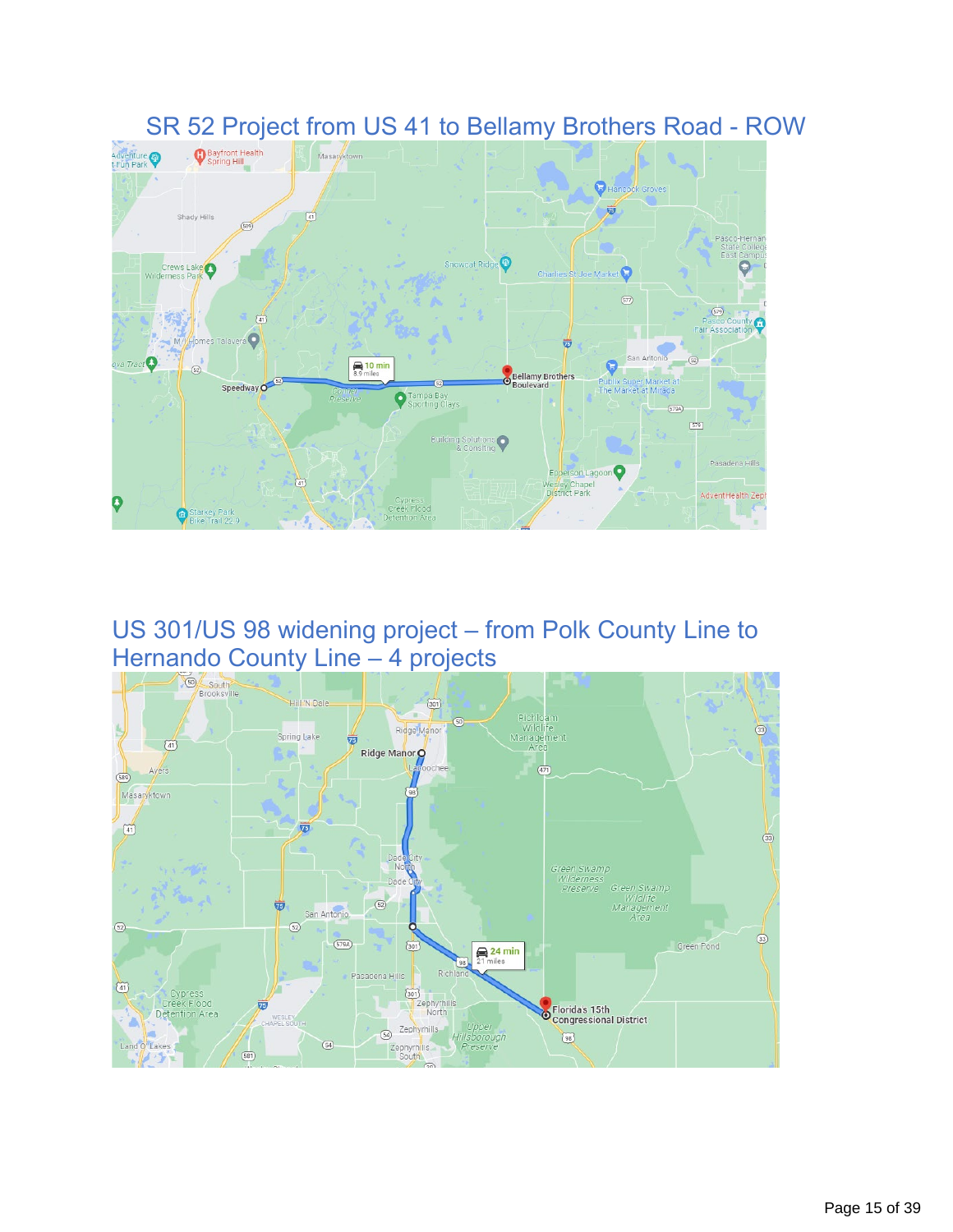| The preparation of this report has been financed in part through grant[s] from the Federal Highway Administration and Federal Transit Administration, U.S.    |  |
|---------------------------------------------------------------------------------------------------------------------------------------------------------------|--|
| Department of Transportation, under the State Planning and Research Program, Section 505 [or Metropolitan Planning Program, Section 104(f)] of Title 23, U.S. |  |
| Code.                                                                                                                                                         |  |

| The contents of this report do not necessarily reflect the official views or policy of the U.S. Department of Transportation. |  |
|-------------------------------------------------------------------------------------------------------------------------------|--|
|-------------------------------------------------------------------------------------------------------------------------------|--|

| <b>Transportation Improvement Program Amendment</b> | STIP Amendment Number:           |
|-----------------------------------------------------|----------------------------------|
| FY2021/22 - 2025 /26                                |                                  |
| ** This STIP is in an MPO Area **                   | <b>TIP Page Number: Attached</b> |

On **Thursday, December 9, 2021**, the **Pasco MPO** Metropolitan Planning Organization amended the Transportation Improvement Program that was developed and adopted in compliance with Title 23 and Title 49 in a continuing, cooperative and comprehensive transportation planning process as a condition to the receipt of federal assistance. By signature below, the MPO<br>representative certifies that the TIP am **MPOs TIP for public disclosure.**

The amendment does not adversely impact the air quality conformity or financial constraints of the STIP.

The STIP Amendment is consistent with the Adopted Long Range Transportation Plan. (Page Number:**TBD**)

| This document has not been approved                                  |
|----------------------------------------------------------------------|
| Metropolitan Planning Organization Chairman or Designee<br>Pasco MPO |
| This document has not been approved                                  |
| Federal Aid Management Manager or Designee                           |

This document has not been approved FDOT District Representative or Designee District **07** This document has not been approved Federal Authorization

STIP amendment criteria:

F - The change results in a cost increase that is greater than 20% AND greater than \$2 million.

An air conformity determination must be made by the MPO on amended projects within the non-attainment or maintenance areas **E - The MPO is not in an air quality non-attainment or maintenance area.**

This project is not subject to the requirements of 23 CFR 667, where repair and reconstruction was required from two or more permanent emergency events at this location.

#### Project Name**256334-1, SR 52/SCHRADER HWY FR E OF US 41 TO W OF CR 581/BELLAMY BR**

| Status                               | <b>IITEM</b>                      | Ner       | Description              |                                                                                                                                                        |                                                                                                                 |                           |                |                           |           |                                                    |                       |
|--------------------------------------|-----------------------------------|-----------|--------------------------|--------------------------------------------------------------------------------------------------------------------------------------------------------|-----------------------------------------------------------------------------------------------------------------|---------------------------|----------------|---------------------------|-----------|----------------------------------------------------|-----------------------|
|                                      | Fund                              |           | Phase                    | <fy 2022<="" td=""><td>FY 2022</td><td>FY 2023</td><td><b>FY 2024</b></td><td>FY 2025</td><td>FY 2026</td><td>&gt; FY 2026</td><td>All Years</td></fy> | FY 2022                                                                                                         | FY 2023                   | <b>FY 2024</b> | FY 2025                   | FY 2026   | > FY 2026                                          | All Years             |
| Original STIP                        | 2563344                           | <b>AD</b> |                          | 2 TO 4 LANES - ROW ACQUISITION<br><b>MANAGED BY FDOT</b>                                                                                               | SR 52/SCHRADER HWY FM E OF US41 TO W OF CR 581/BELLAMY BR                                                       |                           |                |                           |           |                                                    |                       |
|                                      | <b>ACSL</b>                       |           | <b>ROW</b>               | 0l                                                                                                                                                     | 1,819,048                                                                                                       | $\mathbf{0}$              | ٥l             | $\overline{\mathfrak{g}}$ | 0         | $\mathbf{0}$                                       | 1,819,048             |
|                                      | <b>DDR</b>                        |           | <b>ROW</b>               | $\overline{0}$                                                                                                                                         | 2,060,151                                                                                                       |                           | កា             | ᅙ                         | n         | ក                                                  | 2,060,151             |
|                                      | $\overline{DH}$                   |           | <b>ROW</b>               | 2,674                                                                                                                                                  | 263,952                                                                                                         | 82,435                    | ٥I             | ᅁ                         | $\Omega$  | $\Omega$                                           | 349,061               |
|                                      | DS                                |           | <b>ROW</b>               | 0                                                                                                                                                      | 39,636                                                                                                          | ក                         | ol             | ᇭ                         | $\Omega$  | $\overline{\mathbf{0}}$                            | 39,636                |
|                                      | <b>GFSL</b>                       |           | <b>ROW</b>               | 이                                                                                                                                                      | 311,787                                                                                                         | $\overline{\mathfrak{o}}$ | 히              | ᅙ                         | $\Omega$  | 히                                                  | 311,787               |
|                                      | $\overline{\text{SA}}$            |           | <b>ROW</b>               | ᅁ                                                                                                                                                      | 998,992                                                                                                         | ol                        | oľ             | ᅙ                         | 0l        | $\overline{\mathbf{0}}$                            | 998,992               |
|                                      | <b>SL</b>                         |           | <b>ROW</b>               | ᅁ                                                                                                                                                      | 3,960,315                                                                                                       | 4,187,776                 | 1,103,872      | ᅙ                         | 히         | ol                                                 | 9,251,963             |
|                                      | $\overline{\mathsf{s}\mathsf{u}}$ |           | <b>ROW</b>               | 0l                                                                                                                                                     | 2,711,870                                                                                                       | n                         | n١             | ᇭ                         | ٥I        | 히                                                  | 2,711,870             |
| Proposed Project                     | 2563344                           | <b>AM</b> |                          | 2 TO 4 LANES - ROW ACQUISITION<br><b>MANAGED BY FDOT</b>                                                                                               | SR 52/SCHRADER HWY FM E OF US41 TO W OF CR 581/BELLAMY BR                                                       |                           |                |                           |           |                                                    |                       |
|                                      | <b>ACCM</b>                       |           | <b>ROW</b>               | 0                                                                                                                                                      | 338,751                                                                                                         | $\mathbf{0}$              | 0              | 이                         |           | o                                                  | 338,751               |
|                                      | <b>ACSL</b>                       |           | <b>ROW</b>               | $\overline{0}$                                                                                                                                         | 3,272,048                                                                                                       | ol                        | ol             | ᅙ                         | $\Omega$  | $\overline{\mathbf{0}}$                            | 3,272,048             |
|                                      | <b>ACSU</b>                       |           | <b>ROW</b>               | 0                                                                                                                                                      | 1,448,003                                                                                                       | 0l                        | 0              | ᅁ                         | $\Omega$  | $\overline{\mathfrak{o}}$                          | 1,448,003             |
|                                      | <b>DDR</b>                        |           | <b>ROW</b>               | 2,641                                                                                                                                                  | 826,603                                                                                                         | 0l                        | 344,234        | न                         | n         | 히                                                  | 1,173,478             |
|                                      | DIH                               |           | <b>ROW</b>               | 2,719                                                                                                                                                  | 263,952                                                                                                         | 173,329                   | ក              | ᅙ                         |           | $\overline{\mathbf{0}}$                            | 440,000               |
|                                      | DS                                |           | <b>ROW</b>               | 12,043                                                                                                                                                 | 39,636                                                                                                          | $\Omega$                  | ᅁ              | ᅙ                         | $\Omega$  | $\overline{\mathbf{0}}$                            | 51,679                |
|                                      | <b>GFSL</b>                       |           | <b>ROW</b>               | $\mathbf{0}$                                                                                                                                           | 565,847                                                                                                         | Û<br>$\mathbf{0}$         | o١<br>o١       | ᅙ                         |           | $\overline{\mathbf{0}}$                            | 565,847               |
|                                      | <b>REPE</b><br><b>SA</b>          |           | <b>ROW</b><br><b>ROW</b> | $\mathbf{0}$<br>0                                                                                                                                      | 165,280<br>2,319,156                                                                                            | $\Omega$                  | o١             | $\overline{0}$<br>ᅙ       | $\Omega$  | $\mathbf{0}$<br>$\overline{\mathbf{0}}$            | 165,280<br>2,319,156  |
|                                      | SL                                |           | <b>ROW</b>               | 0                                                                                                                                                      | 636,783                                                                                                         | 4,157,170                 | 2,298,761      | ᅁ                         | $\Omega$  | $\overline{\mathbf{0}}$                            | 7,092,714             |
|                                      | $\overline{\mathsf{s}\mathsf{u}}$ |           | <b>ROW</b>               | $\mathbf{0}$                                                                                                                                           | 3,765,945                                                                                                       | 491,483                   | 500,000        | 이                         | $\Omega$  | $\overline{\mathbf{0}}$                            | 4,757,428             |
| Funding Source After Change          | 254479 1<br>DIH                   | <b>AD</b> | <b>ROW</b>               | <b>INHOUSE CONTINGENCY</b><br><b>MANAGED BY FDOT</b><br>ᇭ                                                                                              | 48.468                                                                                                          | 2.919.974                 | 3,511,307      | 3,531,248                 | 3,717,122 | ०ा                                                 | 13,728,119            |
|                                      | 254490 3                          | <b>AD</b> |                          | <b>MANAGED BY FDOT</b>                                                                                                                                 | HPP/S115/S117/FHPP EARMARK FUNDS AS CN FOR PROJECTS<br>FOO1/FHPP/HAS NO OBLIGATING AUTHORITY PROGRAMMED ONLY TO |                           |                |                           |           |                                                    |                       |
|                                      |                                   |           |                          | ᅁ                                                                                                                                                      | 히                                                                                                               | 히                         | ᅁ              | ᅁ                         | ᅁ         | ol                                                 |                       |
|                                      | 2545441                           | <b>AD</b> |                          | <b>RIGHT OF WAY CONTINGENCY</b><br><b>MANAGED BY FDOT</b>                                                                                              | FUNDS TO BE SPLIT OUT FOR ESTIMATE CHANGES.                                                                     |                           |                |                           |           |                                                    |                       |
|                                      | <b>ACCM</b>                       |           | <b>ROW</b>               | 0                                                                                                                                                      | 10,441                                                                                                          | $\mathbf{0}$              | ٥l             | $\overline{\mathbf{0}}$   |           | $\mathbf{0}$                                       | 10,441                |
|                                      | <b>ACSL</b>                       |           | <b>ROW</b>               | 0                                                                                                                                                      | 61,236                                                                                                          | <sub>0</sub>              | o١             | $\overline{0}$            | $\Omega$  | $\mathbf{0}$                                       | 61,236                |
|                                      | <b>DDR</b>                        |           | <b>ROW</b>               | 0                                                                                                                                                      | 267,086                                                                                                         | 804,259                   | 237,298        | 487,561                   |           | $\mathbf{0}$                                       | 1,796,204             |
|                                      | DS<br>LFB                         |           | <b>ROW</b><br><b>ROW</b> | 0<br>0                                                                                                                                                 | 46.415<br>12,321,601                                                                                            | 0<br>$\Omega$             | 96,876<br>n    | $\overline{0}$<br>ᅙ       | 267,100   | $\overline{\mathbf{0}}$<br>$\overline{\mathbf{0}}$ | 410,391<br>12,321,601 |
|                                      | $\overline{\text{SA}}$            |           | <b>ROW</b>               | $\mathbf{0}$                                                                                                                                           | 363,661                                                                                                         | $\mathbf{0}$              | ŋ              | ᅁ                         |           | $\mathbf{0}$                                       | 363,661               |
|                                      | <b>SL</b>                         |           | <b>ROW</b>               |                                                                                                                                                        | 95,553                                                                                                          | Û                         | ក              | ᅁ                         |           |                                                    | 95,553                |
| Funding Source Balance Before Change |                                   |           |                          | 14,729                                                                                                                                                 | 1,476,253                                                                                                       | 551,771                   | 2,039,123      |                           |           |                                                    | 4,081,876             |
| Funding Source Balance After Change  |                                   |           |                          |                                                                                                                                                        |                                                                                                                 |                           |                |                           |           |                                                    |                       |
| Net Change to Funding Source         |                                   |           |                          | $-14,729$                                                                                                                                              | $-1,476,253$                                                                                                    | $-551.771$                | $-2,039,123$   |                           |           |                                                    | $-4.081.876$          |
| Proposed Project Before Change       |                                   |           |                          | 2,674                                                                                                                                                  | 12,165,751                                                                                                      | 4,270,211                 | 1,103,872      |                           |           |                                                    | 17,542,508            |
| Proposed Project After Change        |                                   |           |                          | 17,403                                                                                                                                                 | 13,642,004                                                                                                      | 4,821,982                 | 3,142,995      |                           |           |                                                    | 21,624,384            |
| Net Change to Project                |                                   |           |                          | 14,729                                                                                                                                                 | 1,476,253                                                                                                       | 551,771                   | 2,039,123      |                           |           |                                                    | 4,081,876             |
| Net Change to Funding Source         |                                   |           |                          | $-14,729$                                                                                                                                              | $-1,476,253$                                                                                                    | $-551,771$                | $-2,039,123$   |                           |           |                                                    | -4,081,876            |
| Net Change to Proposed Project       |                                   |           |                          |                                                                                                                                                        |                                                                                                                 |                           |                |                           |           |                                                    |                       |
| Net Change to STIP                   |                                   |           |                          | 14,729                                                                                                                                                 | 1,476,253                                                                                                       | 551,771                   | 2,039,123      |                           |           |                                                    | 4,081,876             |

**Notes:**

STIP Added on: **8/10/2021**; By: **Jensen Hackett**; Of: **Fl DOT**

STIP Updated on: **9/16/2021;** By: **Jensen Hackett;** Of: **FI DOT**<br>STIP Updated on: **10/28/2021;** By: **Jensen Hackett;** Of: **FI DOT**<br>STIP Updated on: **10/28/2021;** By: **Jensen Hackett;** Of: **FI DOT** 

The development of this application has been financed in part through grant[s] from the Federal Highway Administration and Federal Transit Administration, U.S. Department of Transportation, under the State<br>Planning and Res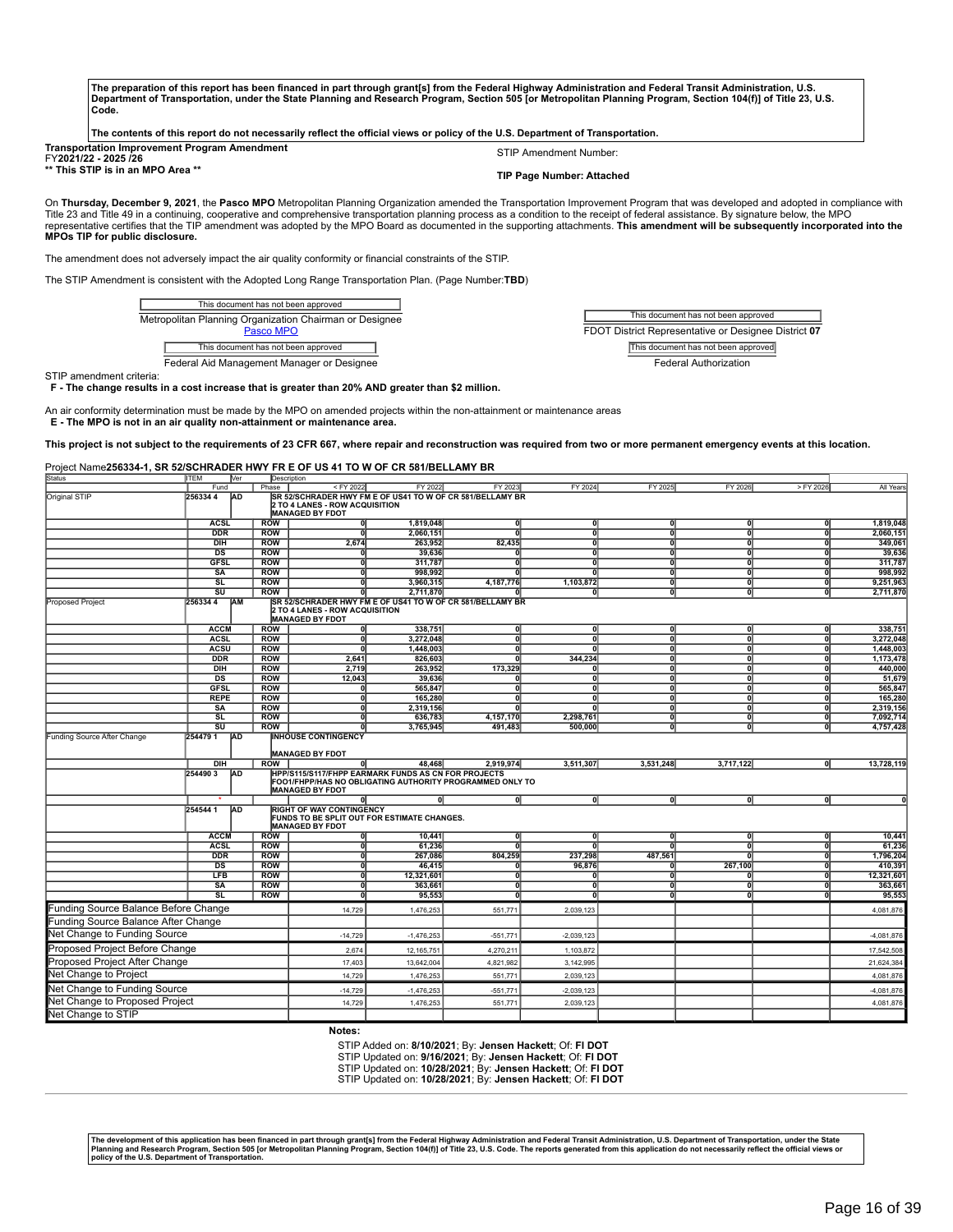| <b>FDOT</b><br><b>5 Year TIP</b>                                        |        |            |      |      |                            |       |                  |  |  |
|-------------------------------------------------------------------------|--------|------------|------|------|----------------------------|-------|------------------|--|--|
| <b>Pasco County, District 7</b>                                         |        |            |      |      |                            |       |                  |  |  |
| Status: Amended 12/9/21                                                 |        |            |      |      | <b>Amendment Number: 1</b> |       |                  |  |  |
| Item Number: 256334 4                                                   |        |            |      |      |                            |       |                  |  |  |
| Related Project Number: N/A                                             |        |            |      |      |                            |       |                  |  |  |
| LRTP: LRTP: ES-20                                                       |        |            |      |      |                            |       |                  |  |  |
| Project Length: 9.344 Miles                                             |        |            |      |      |                            |       |                  |  |  |
| Description: SR 52/SCHRADER HWY FM E OF US41                            |        |            |      |      |                            |       |                  |  |  |
| TO W OF CR 581/BELLAMY BR<br>Locations Type of Work: 2 TO 4 LANES - ROW |        |            |      |      |                            |       |                  |  |  |
| ACQUISITION *NON-SIS*                                                   |        |            |      |      |                            |       |                  |  |  |
|                                                                         | $2022$ | 2022       | 2023 | 2024 | 2025                       | >2025 | <b>All Years</b> |  |  |
| PRELIMINARY ENGINEERING / MANAGED BY FDOT                               |        |            |      |      |                            |       |                  |  |  |
| ACCM-ADVANCE CONSTRUCTION (CM)                                          |        | 338,751    |      |      |                            |       | 338,751          |  |  |
| <b>ACSL-ADVANCE CONSTRUCTION (SL)</b>                                   |        | 3,272,048  |      |      |                            |       | 3,272,048        |  |  |
| ACSU-ADVANCE CONSTRUCTION (SU)                                          |        | 1,448,003  |      |      |                            |       | 1,448,003        |  |  |
| DDR-DISTRICT DEDICATED REVENUE                                          |        | 826,603    |      |      |                            |       | 826,603          |  |  |
| DIH-STATE IN-HOUSE PRODUCT SUPPORT                                      |        | 263,952    |      |      |                            |       | 263,952          |  |  |
| <b>DS-STATE PRIMARY HIGHWAYS &amp; PTO</b>                              |        | 39,636     |      |      |                            |       | 39,636           |  |  |
| GFSL-GF STPBG <200K                                                     |        | 565,847    |      |      |                            |       | 565,847          |  |  |
| REPE-REPURPOSED FEDERAL EARMARKS                                        |        | 165,280    |      |      |                            |       | 165,280          |  |  |
| SA-STP, ANY AREA                                                        |        | 2,319,156  |      |      |                            |       | 2,319,156        |  |  |
| $SL-STP$ , AREAS <= 200K                                                |        | 636,783    |      |      |                            |       | 636,783          |  |  |
| SU-STP, URBAN AREAS > 200K                                              |        | 3,765,945  |      |      |                            |       | 3,765,945        |  |  |
| <b>Phase: RIGHT OF WAY Totals</b>                                       |        | 13,642,004 |      |      |                            |       | 13,642,004       |  |  |
| Item: 256334 4 Totals                                                   |        | 13,642,004 |      |      |                            |       | 13,642,004       |  |  |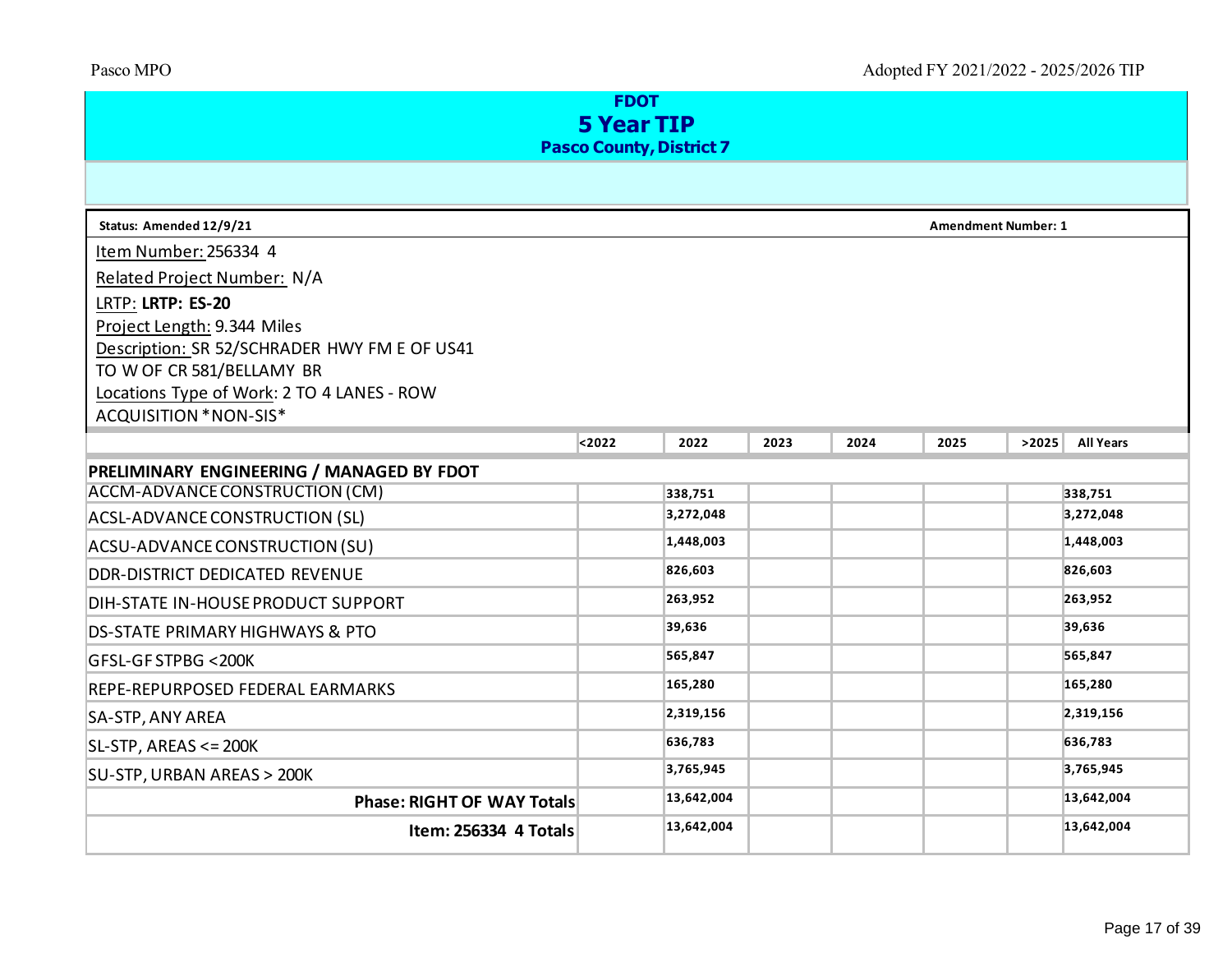| <b>FDOT</b><br><b>5 Year TIP</b><br><b>Pasco County, District 7</b> |        |           |      |      |                            |       |                  |  |  |
|---------------------------------------------------------------------|--------|-----------|------|------|----------------------------|-------|------------------|--|--|
|                                                                     |        |           |      |      |                            |       |                  |  |  |
| Status: Amended 12/9/21                                             |        |           |      |      | <b>Amendment Number: 1</b> |       |                  |  |  |
| Item Number: 256334 3                                               |        |           |      |      |                            |       |                  |  |  |
| Related Project Number: N/A                                         |        |           |      |      |                            |       |                  |  |  |
| LRTP: LRTP: ES-20                                                   |        |           |      |      |                            |       |                  |  |  |
| Project Length: 1.602 Miles                                         |        |           |      |      |                            |       |                  |  |  |
| Description: US 98 FROM US 301 SOUTH TO US                          |        |           |      |      |                            |       |                  |  |  |
| 301 NORTH                                                           |        |           |      |      |                            |       |                  |  |  |
| Locations Type of Work ADD LANES &                                  |        |           |      |      |                            |       |                  |  |  |
| RECONSTRUCT *NON-SIS*                                               |        |           |      |      |                            |       |                  |  |  |
|                                                                     | < 2022 | 2022      | 2023 | 2024 | 2025                       | >2025 | <b>All Years</b> |  |  |
| PRELIMINARY ENGINEERING / MANAGED BY FDOT                           |        |           |      |      |                            |       |                  |  |  |
| ACSU-ADVANCE CONSTRUCTION (SU)                                      |        | 902,894   |      |      |                            |       | 902,894          |  |  |
| DDR-DISTRICT DEDICATED REVENUE                                      |        | 2699,950  |      |      |                            |       | 2699,950         |  |  |
| DIH-STATE IN-HOUSE PRODUCT SUPPORT                                  |        | 125,535   |      |      |                            |       | 125,535          |  |  |
| <b>DS-STATE PRIMARY HIGHWAYS &amp; PTO</b>                          |        | 221,571   |      |      |                            |       | 221,571          |  |  |
| SA-STP, ANY AREA                                                    |        | 1,097,056 |      |      |                            |       | 1,097,056        |  |  |
| Phase: RIGHT OF WAY Totals                                          |        | 5,047,006 |      |      |                            |       | 5,047,006        |  |  |
| Item: 256423 3 Totals                                               |        | 5,047,006 |      |      |                            |       | 5,047,006        |  |  |

#### Purpose:

This amendment is adding ROW funding to expand US 98 from US 301 South to US 301 North from 2 to 4 lanes.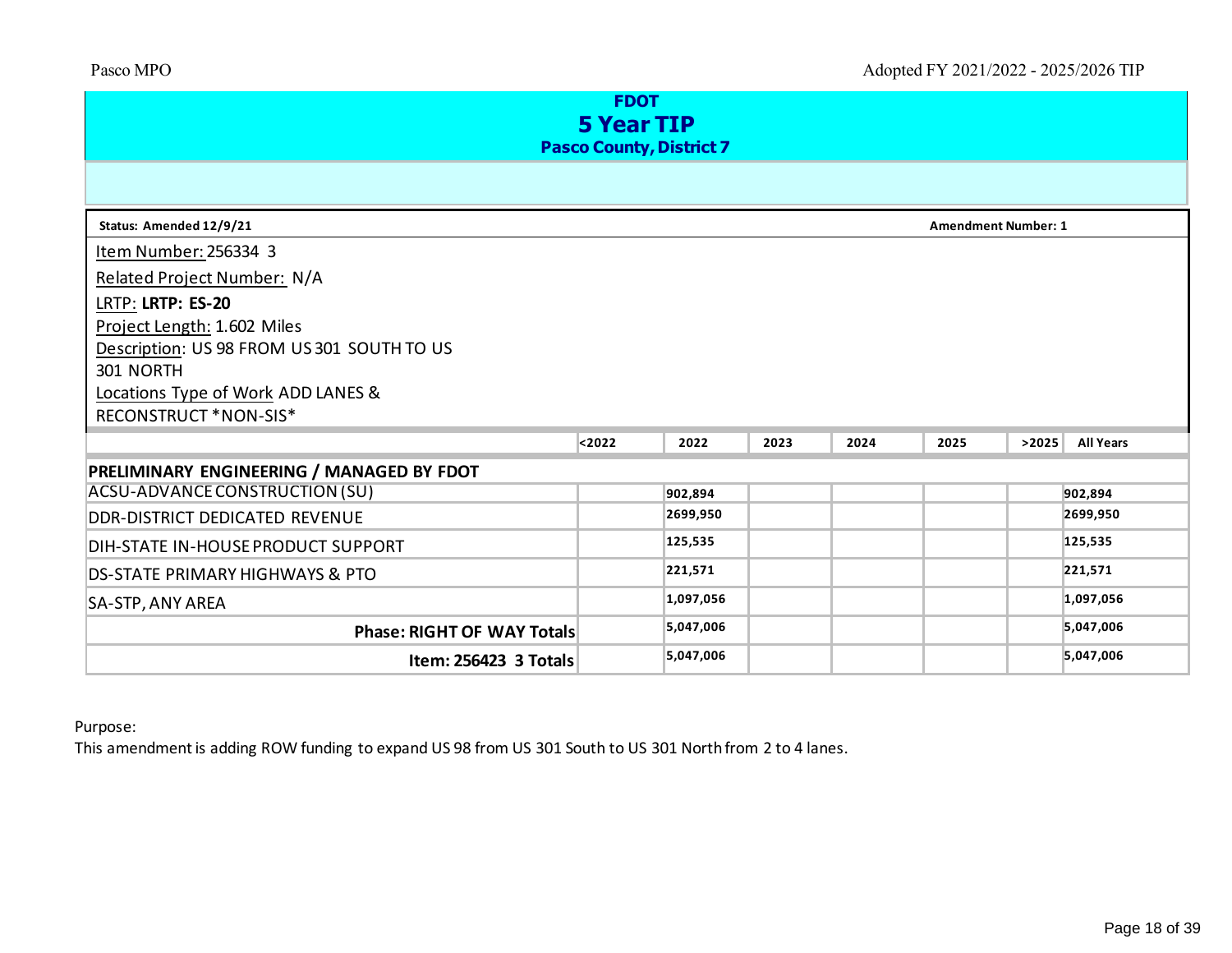| <b>FDOT</b><br><b>5 Year TIP</b><br><b>Pasco County, District 7</b> |        |           |      |      |                            |       |                  |  |  |  |
|---------------------------------------------------------------------|--------|-----------|------|------|----------------------------|-------|------------------|--|--|--|
|                                                                     |        |           |      |      |                            |       |                  |  |  |  |
| Status: Amended 12/9/21                                             |        |           |      |      | <b>Amendment Number: 1</b> |       |                  |  |  |  |
| Item Number: 443368 3                                               |        |           |      |      |                            |       |                  |  |  |  |
| <b>Related Project Number: N/A</b>                                  |        |           |      |      |                            |       |                  |  |  |  |
| LRTP: LRTP: ES-20                                                   |        |           |      |      |                            |       |                  |  |  |  |
| Project Length: 5.126 Miles                                         |        |           |      |      |                            |       |                  |  |  |  |
| Description: US 98/SR 35/SR 700 FROM POLK CO                        |        |           |      |      |                            |       |                  |  |  |  |
| LINE/CR54 TO OLD LAKELAND HWY                                       |        |           |      |      |                            |       |                  |  |  |  |
| Locations Type of Work: ADD LANES &                                 |        |           |      |      |                            |       |                  |  |  |  |
| RECONSTRUCT 2 to 4 Lanes *NON-SIS*                                  |        |           |      |      |                            |       |                  |  |  |  |
|                                                                     | $2022$ | 2022      | 2023 | 2024 | 2025                       | >2025 | <b>All Years</b> |  |  |  |
| PRELIMINARY ENGINEERING / MANAGED BY FDOT                           |        |           |      |      |                            |       |                  |  |  |  |
| <b>ARPA-AMERICAN RESCUE PLAN ACT</b>                                |        | 3,951,200 |      |      |                            |       | 3,951,200        |  |  |  |
| DIH-STATE IN-HOUSE PRODUCT SUPPORT                                  |        | 109,909   |      |      |                            |       | 109,909          |  |  |  |
| <b>DS-STATE PRIMARY HIGHWAYS &amp; PTO</b>                          |        | 5,000     |      |      |                            |       | 5,000            |  |  |  |
| <b>Phase: RIGHT OF WAY Totals</b>                                   |        | 4,066,109 |      |      |                            |       | 4,066,109        |  |  |  |
| Item: 443368 3 Totals                                               |        | 4,066,109 |      |      |                            |       | 4,066,109        |  |  |  |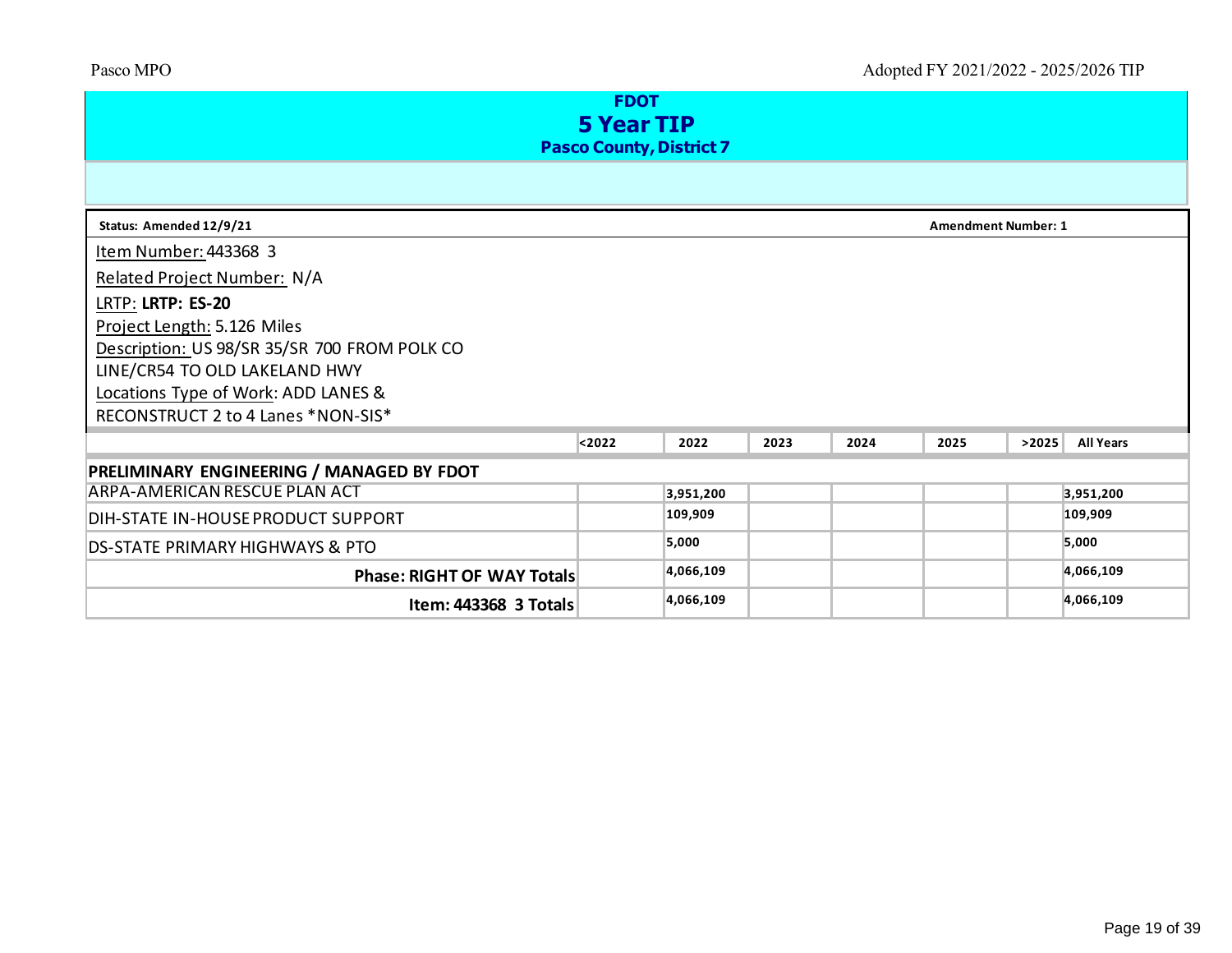| <b>FDOT</b><br><b>5 Year TIP</b>           |        |            |      |      |                            |       |                  |  |  |  |
|--------------------------------------------|--------|------------|------|------|----------------------------|-------|------------------|--|--|--|
| <b>Pasco County, District 7</b>            |        |            |      |      |                            |       |                  |  |  |  |
|                                            |        |            |      |      |                            |       |                  |  |  |  |
| Status: Amended 12/9/21                    |        |            |      |      | <b>Amendment Number: 1</b> |       |                  |  |  |  |
| Item Number: 443368 4                      |        |            |      |      |                            |       |                  |  |  |  |
| Related Project Number: N/A                |        |            |      |      |                            |       |                  |  |  |  |
| LRTP: LRTP: ES-20                          |        |            |      |      |                            |       |                  |  |  |  |
| Project Length: 3.057 Miles                |        |            |      |      |                            |       |                  |  |  |  |
| Description: US 98/SR 700 FROM S OF OLD    |        |            |      |      |                            |       |                  |  |  |  |
| LAKELAND HIGHWAY TO US 301/SR 53/ SR 39/SR |        |            |      |      |                            |       |                  |  |  |  |
| 700                                        |        |            |      |      |                            |       |                  |  |  |  |
| Locations Type of Work ADD LANES &         |        |            |      |      |                            |       |                  |  |  |  |
| RECONSTRUCT_2 TO 4 LANES *NON-SIS*         |        |            |      |      |                            |       |                  |  |  |  |
|                                            | $2022$ | 2022       | 2023 | 2024 | 2025                       | >2025 | <b>All Years</b> |  |  |  |
| PRELIMINARY ENGINEERING / MANAGED BY FDOT  |        |            |      |      |                            |       |                  |  |  |  |
| ACSU-ADVANCE CONSTRUCTION (SU)             |        | 958,000    |      |      |                            |       | 958,000          |  |  |  |
| DDR-DISTRICT DEDICATED REVENUE             |        | 50,000     |      |      |                            |       | 50,000           |  |  |  |
| Phase: PRELIMINARY ENGINEERING Totals      |        | 1,008,000  |      |      |                            |       | 1,008,000        |  |  |  |
|                                            |        |            |      |      |                            |       |                  |  |  |  |
| ACSU-ADVANCE CONSTRUCTION (SU)             |        | 18,780,342 |      |      |                            |       | 18,780,342       |  |  |  |
| DDR-DISTRICT DEDICATED REVENUE             |        | 360,000    |      |      |                            |       | 360,000          |  |  |  |
| <b>Phase: RIGHT OF WAY Totals</b>          |        | 19,140,342 |      |      |                            |       | 19,140,342       |  |  |  |
| Item: 443368 4 Totals                      |        | 20,148,342 |      |      |                            |       | 20,148,342       |  |  |  |